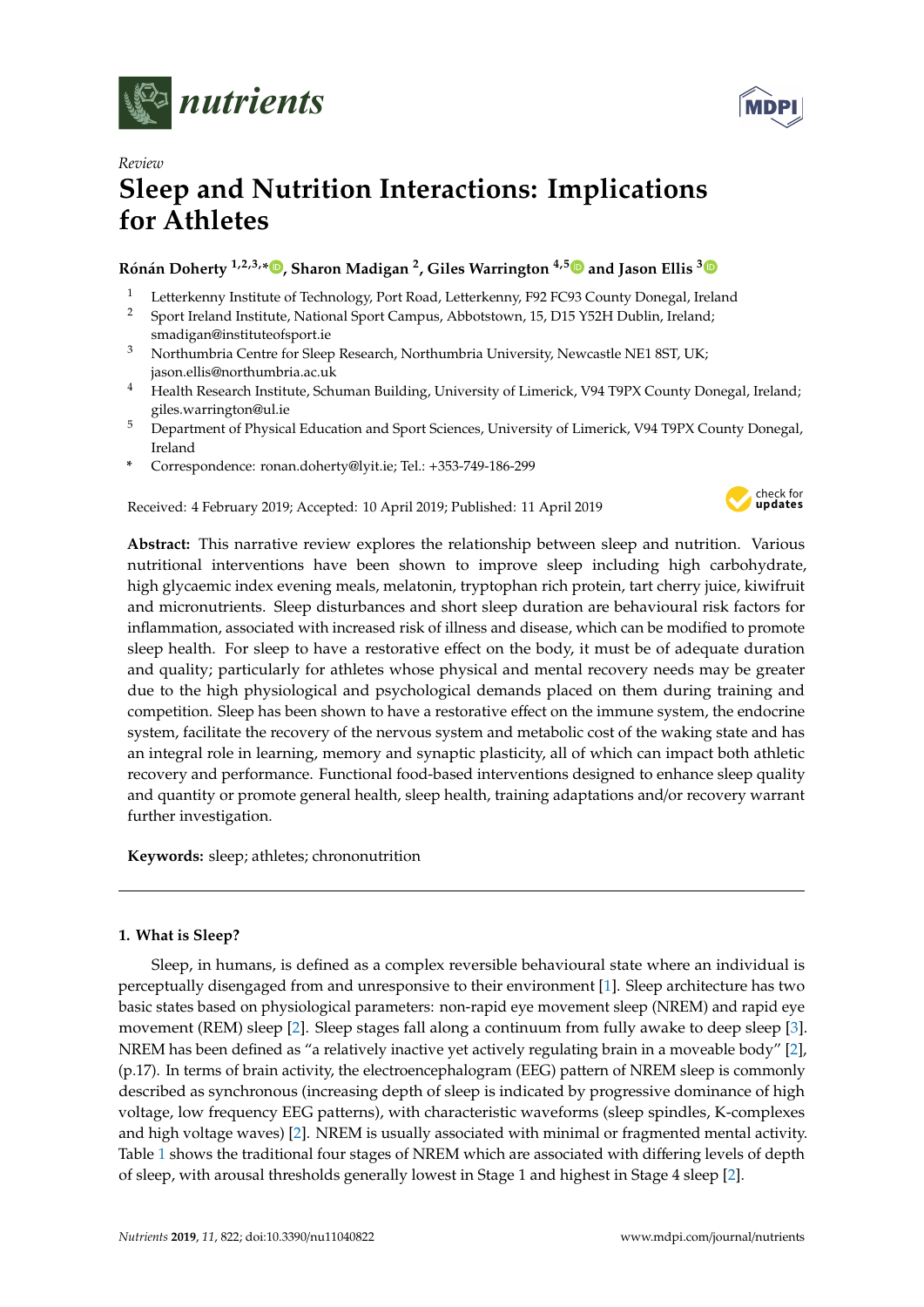<span id="page-1-0"></span>

| <b>Stage</b> | <b>Characteristics</b>                                                                    |
|--------------|-------------------------------------------------------------------------------------------|
|              | Sleep is easily discontinued (e.g., noise, a light touch, etc.)                           |
|              | Sleep is easily interrupted                                                               |
|              | Key role in the initial wake to sleep transition                                          |
|              | Transitional stage throughout the sleep cycle                                             |
| 2            | More intense stimuli required to produce arousal (e.g., bright light or loud noise)       |
|              | Indicated by K-complexes or sleep spindles in the EEG                                     |
|              | High voltage slow wave EEG activity will become apparent                                  |
| 3            | High voltage (75 $\mu$ V) slow wave (two cycles per second [cps]) activity that is $\geq$ |
|              | 20% but $<$ 50% of EEG activity                                                           |
| 4            | High voltage slow wave activity is $\geq 50\%$ of EEG activity.                           |

**Table 1.** Characteristics of NREM Sleep.

In contrast, REM sleep is defined by EEG activation, muscle atonia (paralysis) and episodic bursts of rapid eye movement [\[2\]](#page-9-1). REM sleep is associated with cognitive activity, while brain stem mechanisms inhibit spinal motor neurons limiting movement. Hence, REM sleep has been defined as "an activated brain in a paralysed body"  $[2]$ , (p.16). It should be noted that the American Academy of Sleep Medicine (AASM) have recommended alternative terminology for Sleep staging. Wake is referred to as W, NREM sleep is referred to as N and is divided into three stages: N1 – Stage 1, N2 – Stage 2 and N3 – Slow Wave Sleep or Deep Sleep, i.e., Stage 3 and 4 combined; while REM is referred to as  $R [5]$  $R [5]$ .

Sleep health is a multidimensional pattern of sleep-wakefulness adapted to individual, social and environmental demands, which promotes physical and mental wellbeing [\[6\]](#page-9-5). Good sleep health is characterised by satisfaction, appropriate timing, adequate duration, high efficiency and sustained alertness during waking hours [\[6\]](#page-9-5). Sleep deprivation adversely affects glucose metabolism and neuroendocrine function which can affect carbohydrate metabolism, appetite, energy intake and protein synthesis [\[1\]](#page-9-0). These factors may negatively impact an athlete's nutritional, metabolic and endocrine status impacting athletic performance and recovery [\[1\]](#page-9-0), (e.g., impaired glucose metabolism could reduce glycogen repletion while impaired protein synthesis could reduce recovery and adaptation from training). This narrative review examines and evaluates the interaction between nutrition and sleep.

# *How and Why Sleep Occurs*

The brain is essentially an electrical system with circuits that switch on and off to promote either wakefulness or sleep. Since the arousal and sleep-promoting systems are mutually inhibitory, a sleep switch or 'flip-flop' model has been proposed [\[7\]](#page-9-6). A flip-flop switch contains mutually inhibitory elements where activity in one of the competing sides shuts down inhibitory inputs from the other side producing two discrete states with sharp transitions [\[8\]](#page-9-7). Activation of arousal systems inhibits sleep active neurons facilitating sleep while activation of sleep-promoting neurons inhibits arousal-related neurons reinforcing consolidated sleep episodes providing a mechanism for stabilisation of sleep and waking states [\[9\]](#page-9-8).

The circadian rhythm in humans has been estimated in young males  $(24.18 \pm 0.04 \text{ h})$ ; PCV 0.54%) and older adults  $(24.18 \pm 0.04 \text{ h})$ ; PCV 0.58%), low percentage coefficients of variation and no significant difference between the groups indicated a small range variability in circadian rhythms [\[10\]](#page-9-9). Humans however, typically display individual differences in their behaviour (e.g., social activities, daytime activities and sleep). Chronotype is the expression of individual circadian rhythmicity and has been categorised as follows: morning types, intermediate types and evening types [\[11\]](#page-9-10). Chronotype is, in part, genetic but cultural and environmental factors also affect an individual's sleep pattern. Research in the general population has demonstrated that most people are intermediate types (70%) with the remainder being either morning types (14%) or evening types (16%) [\[12\]](#page-9-11).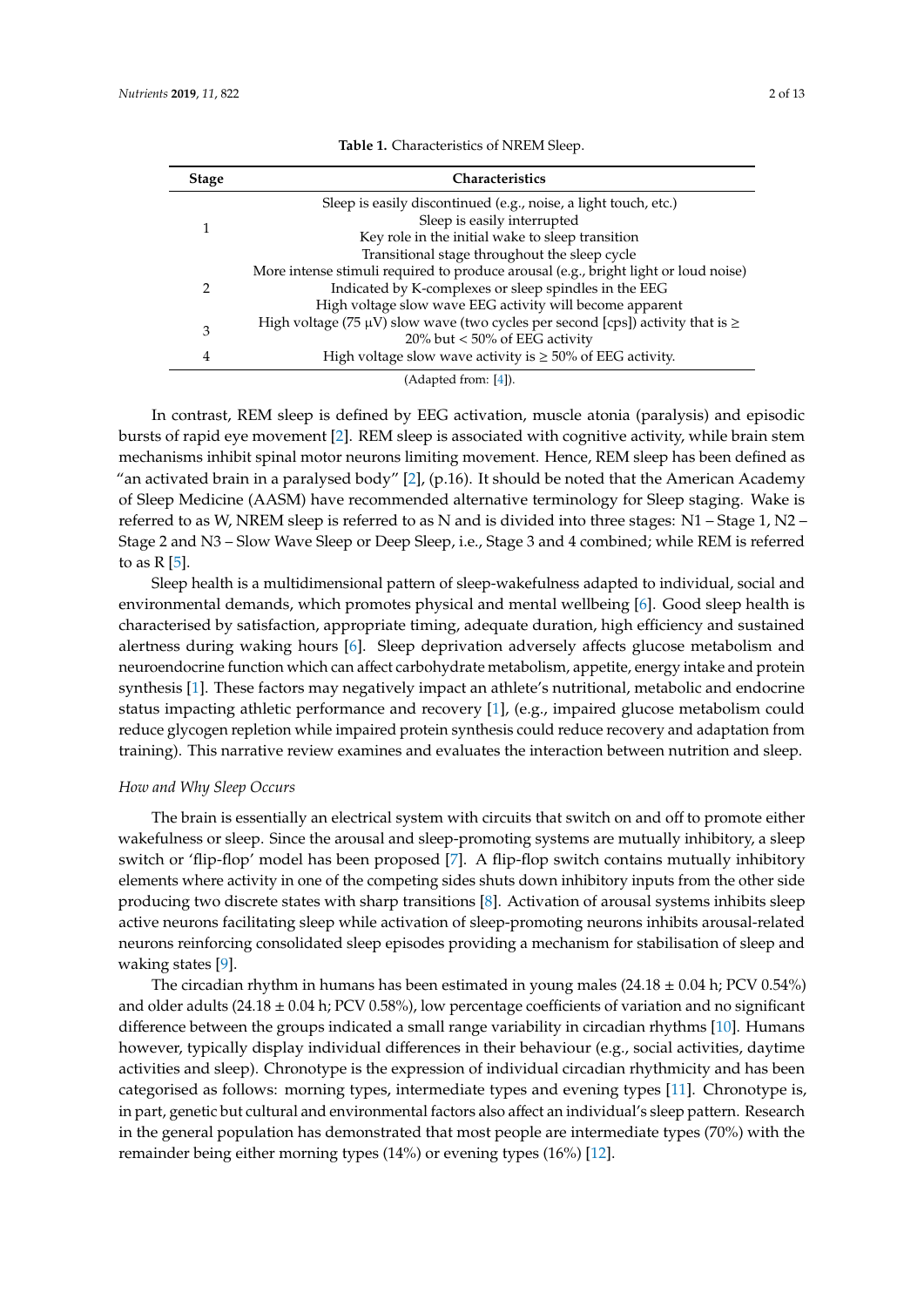Sleep is a dynamic process largely regulated by two factors; the circadian systems and the sleep homeostat. The Two Process Model for Sleep Regulation was developed to illustrate the interaction of the homeostatic sleep drive (sleep pressure or urge to sleep that accumulates during wakefulness) and the circadian system (endogenous timing system) in the timing and duration of sleep [\[13,](#page-9-12)[14\]](#page-9-13). The homeostatic process (S) is a function of sleep and waking, while the circadian process (C) is controlled by a circadian oscillator [\[10\]](#page-9-9). S increases during waking and declines during sleep and it interacts with C, which is independent of sleep and waking and receives cues (e.g., light) from the environment [\[13,](#page-9-12)[14\]](#page-9-13). The suprachiasmatic nucleus (SCN) in the brain is central to this process but secondary clock systems have been identified throughout the body [\[14\]](#page-9-13).

Process S is an endogenous mechanism, relying on exogenous cues to regulate it to approximately 24 h. Process S represents sleep debt which increases during waking and reduces during sleep within a range that oscillates within a period that is normally entrained to day and night by process C [\[14\]](#page-9-13). When S reaches the lower boundary of the range, awakening is triggered and when S reaches the upper boundary sleep is triggered [\[14\]](#page-9-13). In terms of process C, the Two-Process Model focuses on time-of-day effects on sleep propensity, specifically that sleep propensity is minimal near midday and is strongly promoted in the early hours of the morning [\[13\]](#page-9-12). This circadian rhythmicity in sleep propensity is combined with S by C dictating the threshold values at which S transitions from sleep to wake, and vice versa [\[13](#page-9-12)[,14\]](#page-9-13). Core body temperature and melatonin rhythms are markers of C [\[11\]](#page-9-10). The SCN has melatonin receptor cells, as darkness falls, melatonin is secreted by the pineal gland making the individual sleepy [\[15\]](#page-10-0). Animal studies have demonstrated that exogenous melatonin and ramelteon (an MT1/MT2 melatonin receptor agonist) function as non-photic entrainers, which phase advance the SCN [\[16\]](#page-10-1). A Three-Process Model of Sleep Regulation has also been proposed whereby sleepiness and alertness are stimulated by the combined action of a homeostatic process, a circadian process and sleep inertia process, the model has been extended to include sleep onset latency (the length of time of the transition from wakefulness to sleep), sleep length and performance [\[17\]](#page-10-2).

Sleep has a restorative effect on the immune system and the endocrine system, facilitates the recovery of the nervous and metabolic cost of the waking state and has an integral role in learning, memory and synaptic plasticity (ability of synapses to strengthen or weaken over time) [\[18,](#page-10-3)[19\]](#page-10-4). Sleep, particularly slow wave sleep (or N3) early in the night promotes prolactin release, while the anti-inflammatory actions of cortisol and catecholamines are reduced [\[18\]](#page-10-3). Acute sleep deprivation and sleep disturbance (short sleep duration or reduced sleep efficiency) impair adaptive immunity which is associated with reduced response to vaccinations and increased vulnerability to infectious diseases, attributed to reduced growth hormone release during deep sleep and increased sympathetic output [\[20\]](#page-10-5). Tumour necrosis factor-α (TNFα) along with other cytokines are considered key to the regulation of sleep in normal physiological conditions [\[21\]](#page-10-6). Research has demonstrated that sleep disturbance (i.e. insomnia) and extremes of sleep durations affect risk factors of inflammatory disease and contribute to all-cause mortality [\[18,](#page-10-3)[22\]](#page-10-7). Increased levels of circulating inflammatory markers (i.e., C-reactive protein [CRP] and Interleukin-6 [IL-6]) predict body mass gain in older adults [\[23\]](#page-10-8) and type 2 diabetes [\[24\]](#page-10-9). Sleep disturbance is believed to have proximal effects on IL-6, which induces CRP [\[18\]](#page-10-3), therefore, increases in CRP may be attributed to persistent or severe sleep disturbance. In a recent meta-analysis sleep disturbance (i.e., poor sleep quality, insomnia) was associated with increased levels of IL-6 (ES: 0.20 (0.08–0.31)) and CRP (ES: 0.12 (0.05–0.19)) [\[18\]](#page-10-3). Short sleep duration (< 7 h per night) was associated with increased IL-6 (ES: 0.29 (0.05–0.52)), while long sleep duration (> 8 h per night) was also associated with increased IL-6 (ES: 0.11 (0.02–0.20)) but also increased CRP (ES: 0.17 (0.01–0.34)) [\[18\]](#page-10-3). Similarly, a meta-analysis of sleep duration and all-cause mortality demonstrated a U-shaped association, whereby long sleep (> 8 h per night) has a 30% (RR: 1.30 (1.22–1.38)) greater risk while short sleep (<7 h per night) has a 12% (RR: 1.12 (1.06–1.18)) greater risk compared to normal sleep reference (7–8 h per night) [\[25\]](#page-10-10).

Inappropriate timing of lifestyle behaviours can cause disruption to the circadian rhythm, resulting in an altered physiological response (e.g., poor sleep). Lifestyle factors (e.g., caffeine consumption,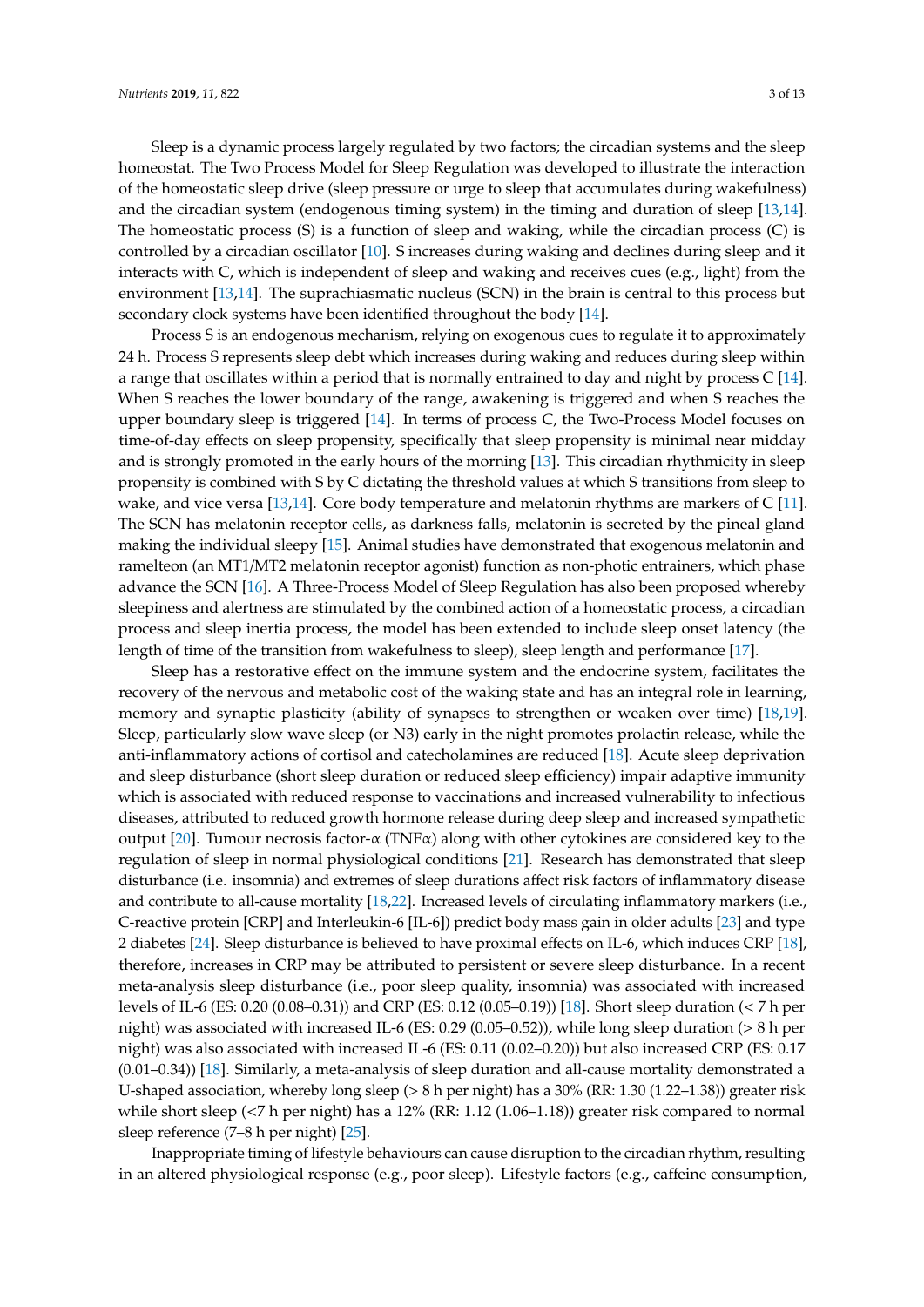alcohol consumption and timing of sleep) can cause alterations in environmental cues which may negatively impact circadian rhythms and in turn result in negative physiological consequences [\[26\]](#page-10-11). The SCN receives environmental cues such as the light-dark cycle and additional information from other areas of the brain (e.g., when we eat or exercise). Give that Process C can be modified by exogenous cues [\[27\]](#page-10-12), there is scope for investigation of nutrition interventions to enhance sleep quality and quantity. Similarly, the effect of nutrition interventions that promote athlete recovery on sleep quality and quantity should be investigated.

# **2. Sleep and Athletes**

The classic view of sleep is that it is a recovery process, with the circadian system regulating feelings of sleepiness and wakefulness throughout the day [\[28\]](#page-10-13). Cognition, tissue repair and metabolism are critical psychological and physiological factors that contribute to training capacity, recovery and ultimately performance [\[28\]](#page-10-13). The relationship between sleep, performance and recovery can be viewed in terms of 3 key factors that affect the recuperative outcome:

- 1. Sleep length (total sleep duration; hours/night, plus naps)
- 2. Sleep quality (i.e., the experience and perceived adequacy of sleep)
- 3. Sleep phase (circadian timing of sleep) [\[28\]](#page-10-13).

Post-exercise recovery is vital for all athletes. If the balance between training stress and physical recovery is inadequate, performance in subsequent training sessions or competition may be adversely affected [\[15\]](#page-10-0). Muscle fatigue or soreness may adversely affect sleep, with inflammatory cytokines linked to disruption of normal sleep [\[29\]](#page-10-14). Inadequate recovery can reduce autonomic nervous system (ANS) resources, with an associated reduction in heart rate variability (HRV) and increased resting heart rate [\[30\]](#page-10-15). Sleep deprivation is associated with increased catabolic and reduced anabolic hormones which results in impaired muscle protein synthesis [\[31\]](#page-10-16), blunting training adaptations and recovery.

Sleep disturbances and inadequate sleep duration have been reported in athletic populations. Assessment of the sleep patterns of professional male ice hockey players (*n*=23) using polysomnography (PSG), demonstrated mean total sleep duration was 6.92 h; 95% CI 6.3–7.5 h [\[32\]](#page-10-17). Similarly, sleep was self-reported as the most important recovery modality utilised by South African athletes (*n* = 890; international  $n = 183$ , national  $n = 474$ , club  $n = 233$  [\[15\]](#page-10-0). While a similar study found that 66% (*n* = 416) of elite German athletes (*n* = 632) reported pre-competition insomnia symptomology including difficulty falling asleep, waking during the night and early final waking times [\[33\]](#page-10-18). Sleep duration  $(< 8 \text{ h})$  has been identified as the strongest predictor of injury in adolescent athletes (RR = 2.1; 95% CI: 1.2–3.9) [\[34\]](#page-10-19). The Karolinska Athlete Screening Injury Prevention (KASIP) study investigated injury occurrence in Swedish adolescent elite athletes (*n* = 340; 178 males and 162 females) and demonstrated that athletes sleeping >8 h were less likely to suffer an injury (OR: 0.39; 95% CI 0.17–0.96) [\[35\]](#page-10-20). The aetiology of sleep disturbances is unclear during periods of intense training, it is unclear whether poor sleep is a symptom of overtraining, or intense training negatively affects sleep and recovery [\[30\]](#page-10-15). Sleep also has a pivotal role to play in performance, training adaptations and recovery [\[1](#page-9-0)[,18\]](#page-10-3). Given the importance of sleep for athlete recovery, further research is warranted to investigate potential nutritional interventions to promote improved sleep quality and/or duration and recovery in athletes.

### *2.1. Sleep, Nutrition and Athletes*

Nutrition support needs to be periodised in relation to the demands of the athlete's daily training and overall nutritional goals [\[36\]](#page-10-21). The focus of 'training' nutrition is to promote adaptations while the focus of 'competition' nutrition is optimal performance [\[36\]](#page-10-21). Athletes also have added responsibility to adhere to the World Anti-Doping Agency (WADA) code and are subject to testing for prohibited substances. If an athlete chooses to take any supplement they must do so in a safe and effective manner. Athletes should check that any supplement they take has been tested for banned substances, and independent testing programmes (e.g., Informed Sport and Informed Choice)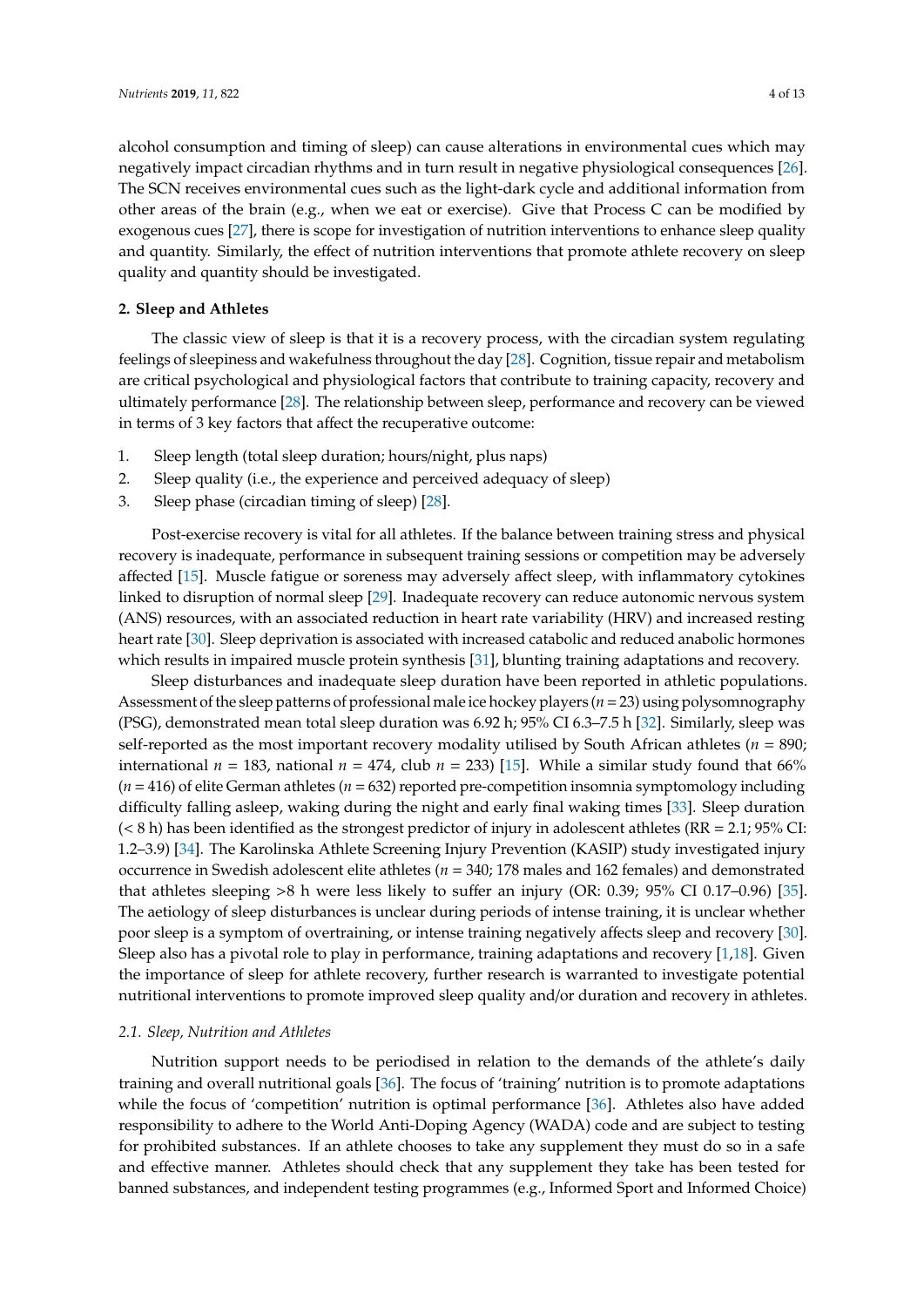offer additional protection. Athletes are advised to seek the professional advice of a qualified sports dietician/nutritionist regarding any nutritional supplement. Training adaptations and recovery can be maximised by optimal nutrition practices or impaired by suboptimal nutrition practices [\[36–](#page-10-21)[38\]](#page-11-0). Nutrients such as carbohydrate (high glycaemic index evening meal reduced sleep onset latency), protein (consumption of dairy sources may increase sleep duration), ethanol (reduced REM sleep) [\[37\]](#page-10-22) and caffeine (increased sleep onset latency, reduced total sleep duration and reduced sleep quality) [\[39\]](#page-11-1), as well as the timing and quantity of meals (large portions and/or meals later in the evening can negatively impact sleep potentially due to the thermogenic effect of digestion) can affect circadian rhythms [\[40\]](#page-11-2). Caffeine consumption can lead to poor sleep which, in turn, can lead to increased caffeine consumption. Caffeine increases the state of alertness, antagonising adenosine receptors, which also leads to a reduction in the inclination to sleep [\[39\]](#page-11-1). Alcohol consumption has been associated with poorer sleep quality and quantity, reduced REM sleep and increased sleep disturbance in the second half of the sleep bout [\[41\]](#page-11-3). Similar to nutrition, sleep disturbances (difficulty initiating or maintain sleep) and sleep deprivation (not getting enough sleep) are risk factors for inflammation [\[18,](#page-10-3)[42\]](#page-11-4), which can be treated or managed to promote recovery and/or performance. For sleep to have a restorative effect on the body, it must be of adequate duration which is dependent on age [\[28](#page-10-13)[,42\]](#page-11-4). Sleep recommendations particularly the amount of sleep required, change over the lifespan from adolescents (8–10 h), adults  $(7-9 h)$ , and older adults  $(7-8 h) [42]$  $(7-8 h) [42]$ .

#### *2.2. Chrononutrition*

Recently the term Chrononutrition has been used to describe the interaction between food and the circadian system [\[39\]](#page-11-1). It has been suggested that the internal clock can be altered by changing the timing and nature of food intake [\[39\]](#page-11-1). Chrononutrition has been characterised as including two aspects:

- 1. Timing of food intake or contributions of food components to the maintenance of health; and
- 2. Timing of food intake or contributions of food components to rapid changes in or resetting of a human's system of internal clocks [\[39\]](#page-11-1).

Several neurotransmitters are involved with the sleep-wake cycle including 5–hydroxytryptophan (5-HT), GABA, orexin, melanin concentrating hormone, cholinergic, galanin, noradrenaline and histamine [\[7\]](#page-9-6). Therefore, nutrition interventions that act on these neurotransmitters could positively impact sleep. Dietary precursors can influence the rate of synthesis and function of neurotransmitters (e.g., serotonin synthesis is dependent on the availability of its precursor tryptophan in the brain) [\[1\]](#page-9-0). Tryptophan is transported across the blood brain barrier by a system that shares transporters with several large neutral amino acids (LNAA) [\[1\]](#page-9-0). The ratio of tryptophan:LNAA in the blood is vital to the transport of tryptophan into the brain and can be increased through consumption of tryptophan, a high carbohydrate/low protein diet or  $\alpha$ -lactalbumin (whey derived protein) [\[43\]](#page-11-5).

#### *2.3. Carbohydrate*

Carbohydrate consumption has been shown to increase plasma tryptophan concentrations [\[44\]](#page-11-6). Carbohydrates affect plasma tryptophan:LNAA ratio and may compliment the sleep enhancing effect of consuming tryptophan rich protein [\[40\]](#page-11-2). Insulin influences the transport of tryptophan across the blood brain barrier after a carbohydrate rich meal, as it is an anabolic agent it also facilitates the uptake of LNAA by muscle [\[26\]](#page-10-11). Consumption of high glycaemic index (GI) carbohydrate increases the ratio of circulating tryptophann:LNAA via direct action of insulin which promotes muscle uptake of LNAA [\[45\]](#page-11-7). This increases tryptophan availability for synthesis of serotonin and ultimately melatonin. GI has been shown to affect sleep onset latency (length of time of the transition from wake to sleep) [\[44\]](#page-11-6). A high GI meal consumed four hours before bed, significantly  $(p = 0.009)$  reduced sleep onset latency (9.0  $\pm$  6.2 min) compared to a low GI meal (17.5  $\pm$  6.2 min) and the same meal consumed 1 hour before bed (14.6 ± 9.9 min) [\[44\]](#page-11-6). Among a large sample (*n* = 4452) from the National Health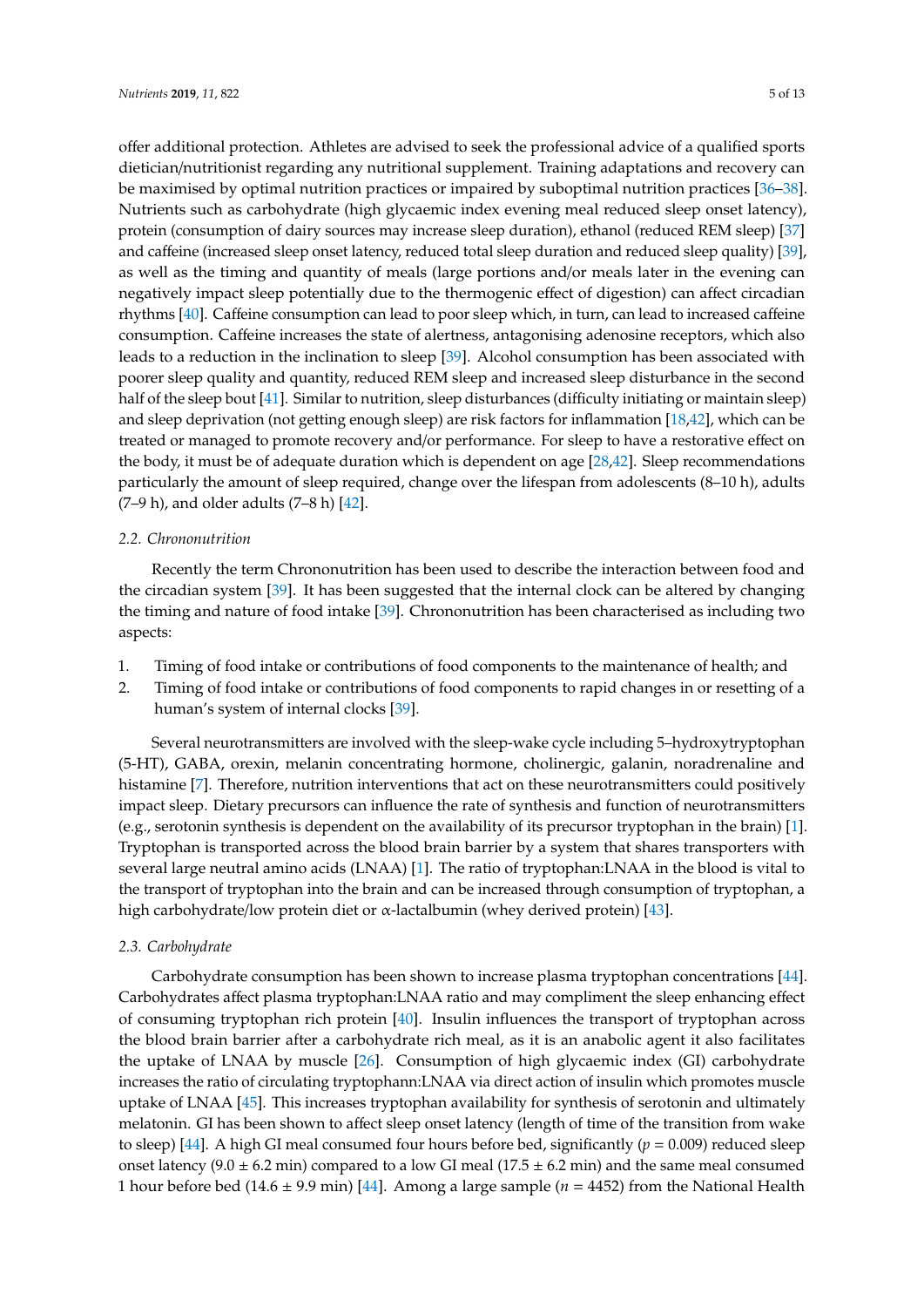and Nutrition Examination survey lower carbohydrate intake (24–h recall and structured interview) has been significantly associated (OR 0.71; 0.55–0.92, *p* = 0.01) with insomnia symptoms (difficulty maintaining sleep) [\[46\]](#page-11-8). Consumption of a high-carbohydrate meal (130 g) when compared to a low-carbohydrate meal (47 g), or a meal containing no carbohydrate, 45 min before bedtime increased REM and decreased light sleep and wakefulness [\[47\]](#page-11-9). The timing of carbohydrate evening meals and the carbohydrate content of evening meal on sleep and athlete recovery requires further investigation within athletic populations.

#### *2.4. Melatonin*

Melatonin is a hormone secreted by the pineal gland, that has displayed sedative effects [\[48,](#page-11-10)[49\]](#page-11-11). Since endogenous melatonin influences core temperature facilitating sleep, increased exogenous melatonin could affect changes in core temperature improving sleep quality [\[50\]](#page-11-12). However, the effect is relative to the person's endogenous melatonin levels. In many Western countries, Cow's milk has traditionally been considered a sleep promoting beverage. Melatonin is a naturally-occurring compound in cow's milk, but its concentration increases significantly if cows are milked in darkness at night referred to as 'night time milk' [\[40\]](#page-11-2). Increased tryptophan and melatonin concentrations appear to be the property responsible for the sleep promoting effect of night time milk. Consumption of night time milk (melatonin concentration of 39.43 pg/mL) compared to daytime milk (4.03 pg/mL) significantly increased circulating melatonin (26.5%) concentration in rats [\[51\]](#page-11-13), indicating that high melatonin concentrations are necessary for milk to affect blood melatonin concentrations. When the night time milk was supplemented with tryptophan (2.5 g/L) circulating melatonin concentrations significantly increased further (35.5%) [\[51\]](#page-11-13).

Melatonin has extremely low toxicity even at relatively high doses and can easily cross physiological barriers due to its optimal size, partial water solubility and high lipid solubility however, it must be noted that there appears to be no added benefit to doses >3 mg [\[49\]](#page-11-11). Ingestion of melatonin affects sleep propensity and has hypnotic effects enhancing sleep quality and duration, pharmacological melatonin can be used to manipulate circadian timing [\[49\]](#page-11-11). A positive effect of low doses (0.3 mg or 1 mg) of exogenous melatonin (gelatin capsules) on sleep onset latency has been observed in a small group of healthy males ( $n = 6$ ), when administered at either 6:00 pm (0.3 mg 16.5  $\pm$  19.9 min; 1 mg  $12.3 \pm 13.6$  min; Placebo 23.1  $\pm$  22.7 min) and 8:00 pm (0.3 mg 19.6  $\pm$  14.1 min; 1 mg 20.7  $\pm$  17.7 min; Placebo 53.4  $\pm$  51.9 min) [\[52\]](#page-11-14). However, the impact was time dependent as a 0.3 mg dose increased sleep onset latency when consumed at 9:00 pm (0.3 mg  $25.1 \pm 10.5$  min; 1 mg  $12.1 \pm 7.4$  min; Placebo  $8.8 \pm 4$  min) and there was no evidence of an effect when the 1 mg dose was administered at 9:00 pm [\[52\]](#page-11-14). The results indicate a low dose of melatonin similar to nocturnal physiological concentrations can elicit a sleep-inducing effect. A dose response relationship was not evident as the 0.3 mg dose, which is similar to endogenous melatonin concentrations, was as effective as the 1 mg dose when administered at 6:00 pm or 8:00 pm.

# *2.5. Tryptophan Rich Protein*

Tryptophan is an essential amino acid that is a precursor to serotonin and melatonin, which can cross the blood-brain barrier by competing for transport with other LNAA [\[1\]](#page-9-0). Conversion to serotonin is dependent on sufficient precursor availability in the brain, an increase in brain tryptophan occurs when the ratio of free tryptophan to branched chain amino acids increases, following tryptophan conversion to serotonin, melatonin is produced [\[1\]](#page-9-0). Dietary sources of tryptophan include milk, turkey, chicken, fish, eggs, pumpkin seeds, beans, peanuts, cheese, and leafy green vegetables. Dietary tryptophan has been shown to improve sleep, in a comparison of food bars (Food 1: 25 g deoiled butternut squash seed meal and 25 g dextrose, Food 2: 250 mg of pharmaceutical tryptophan and Food 3: 50 g rolled oats [control]) [\[53\]](#page-11-15). Food 1 and Food 2 produced significant results ( $p \le 0.05$ ) for reduction of time awake during the night (19.2% and 22.1%), increased sleep efficiency (% of time spent in bed; asleep) (5.19% and 7.36%) and increased subjective sleep quality (12.2% and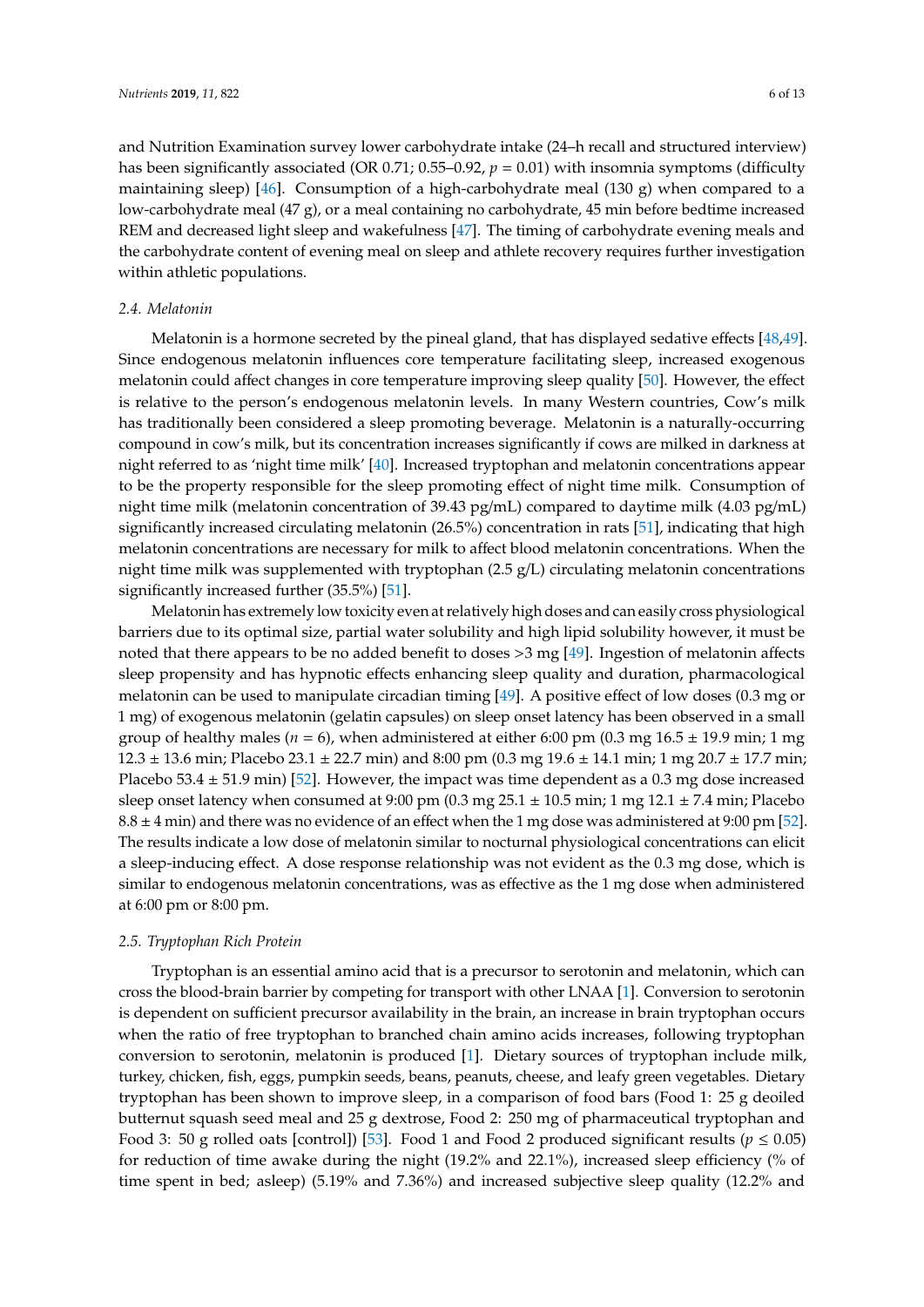11.8%) [\[53\]](#page-11-15), indicating that relatively small doses (250 mg) of dietary tryptophan can positively impact sleep. The milk protein,  $\alpha$ -lactalbumin has been reported as having the highest natural levels of tryptophan among all protein food sources [\[54\]](#page-11-16). Ingestion of α-lactalbumin enriched whey protein, significantly (*p* < 0.05) increased tryptophan:LNAA by 48% compared to a casein enriched diet [\[54\]](#page-11-16). In a similar study, healthy adults (*n* = 14) with sleep complaints consumed milkshakes containing either  $\alpha$ -lactalbumin (20 g) or a casein placebo. Evening ingestion of  $\alpha$ -lactalbumin resulted in a 130% increase in tryptophan:LNAA prior to bed and modest but significant reduction in morning sleepiness and improved alertness the following morning [\[55\]](#page-11-17). Tryptophan depletion studies have demonstrated decreased tryptophan plasma concentrations affected sleep fragmentation (arousal index (events/h)), REM sleep latency (the interval between first epoch of stage 2 and the first epoch of REM sleep), and REM density (the cumulated duration of each REM burst divided by the duration of each REM sleep period) compared to baseline and placebo [\[56,](#page-11-18)[57\]](#page-11-19). Consumption of tryptophan rich protein (e.g., milk) could affect changes in core temperature improving sleep quality [\[51\]](#page-11-13). The effects of tryptophan rich protein (e.g., α-lactalbumin enriched whey and casein) interventions on sleep and recovery, warrant further investigation.

#### *2.6. Antioxidants*

Both the general population and athletes can benefit from nutritional and supplementation support to boost immunity and reduce acute and chronic inflammation during periods of increased training load and competition. Antioxidants are any substance that significantly delay or prevent oxidative damage of a target molecule [\[58\]](#page-11-20). The fact that exercising muscles produce free radicals has motivated many athletes to consume antioxidant supplements in an attempt to reduce exercise induced free-radical damage and/or muscle fatigue. The antioxidant capacity of several dietary micronutrients is an emerging area of interest to support the endogenous antioxidant defence system of athletes and attenuate the negative effects of oxidative damage due to free radicals. Antioxidant consumption may influence recovery from exercise but may also influence sleep since sleep regulation is influenced by pro-inflammatory cytokines [\[59\]](#page-11-21). Dietary antioxidants (e.g., vitamin C and vitamin E) augment endogenous antioxidant content within skeletal muscle [\[59\]](#page-11-21). Vitamin E is a fat-soluble vitamin made up of several isoforms known as tocopherols, with α-tocopherol being the most active and abundant [\[60\]](#page-12-0). Vitamin E is an important antioxidant due to its abundance within cells, mitochondrial membranes and its ability to act directly on reactive oxygen species [\[60\]](#page-12-0). Vitamin E reacts with other antioxidants such as vitamin C, beta-carotene and lipoic acid, which have the capacity to regenerate vitamin E from its oxidised form. However, supplementation with high doses (800 IU/day) of vitamin E did not counteract OS in triathletes ( $n = 38$ ), the intervention group demonstrated significantly ( $p \le 0.05$ ) higher levels of post-race inflammation and OS (Plasma F<sub>2</sub>-isoprostanes increased 181% versus 97% and IL-6  $166 \pm 28$  pg·mL<sup>-1</sup> versus  $88 \pm 13$  pg·mL<sup>-1</sup>) than the control group [\[60\]](#page-12-0). Interestingly, despite increased markers of OS and inflammation in the intervention group, there was no significant difference between the groups in terms of race performance.

Vitamin A is a fat-soluble vitamin present in many lipid substances, beta-carotene can be converted into vitamin A, when necessary, from within the body [\[61\]](#page-12-1). Vitamin C is a water-soluble vitamin and is extremely effective in extracellular fluids, but is also effective in the cytosol [\[61\]](#page-12-1). It must be noted that antioxidants are heterogeneous, they function in a distinct manner and do not solely regulate ROS [\[61\]](#page-12-1). Consumption of an antioxidant does not guarantee that the compound will act as an antioxidant within the body, therefore positive findings from one antioxidant or combination of antioxidants cannot be generalised [\[59\]](#page-11-21). It has been suggested that a high intake of antioxidants could potentially reduce training adaptations. It is accepted that repeated exercise bouts (i.e. training) induce disruption in skeletal muscle homeostasis that regulate training adaptations [\[62,](#page-12-2)[63\]](#page-12-3). While it has been reported that high doses of antioxidants could reduce training adaptations of muscle mitochondrial biogenesis and VO<sub>2max</sub>, not all antioxidant studies have demonstrated negative effects and it has been suggested that the specific antioxidant used, the dose and timing of ingestion all affect outcomes [\[64\]](#page-12-4). It must be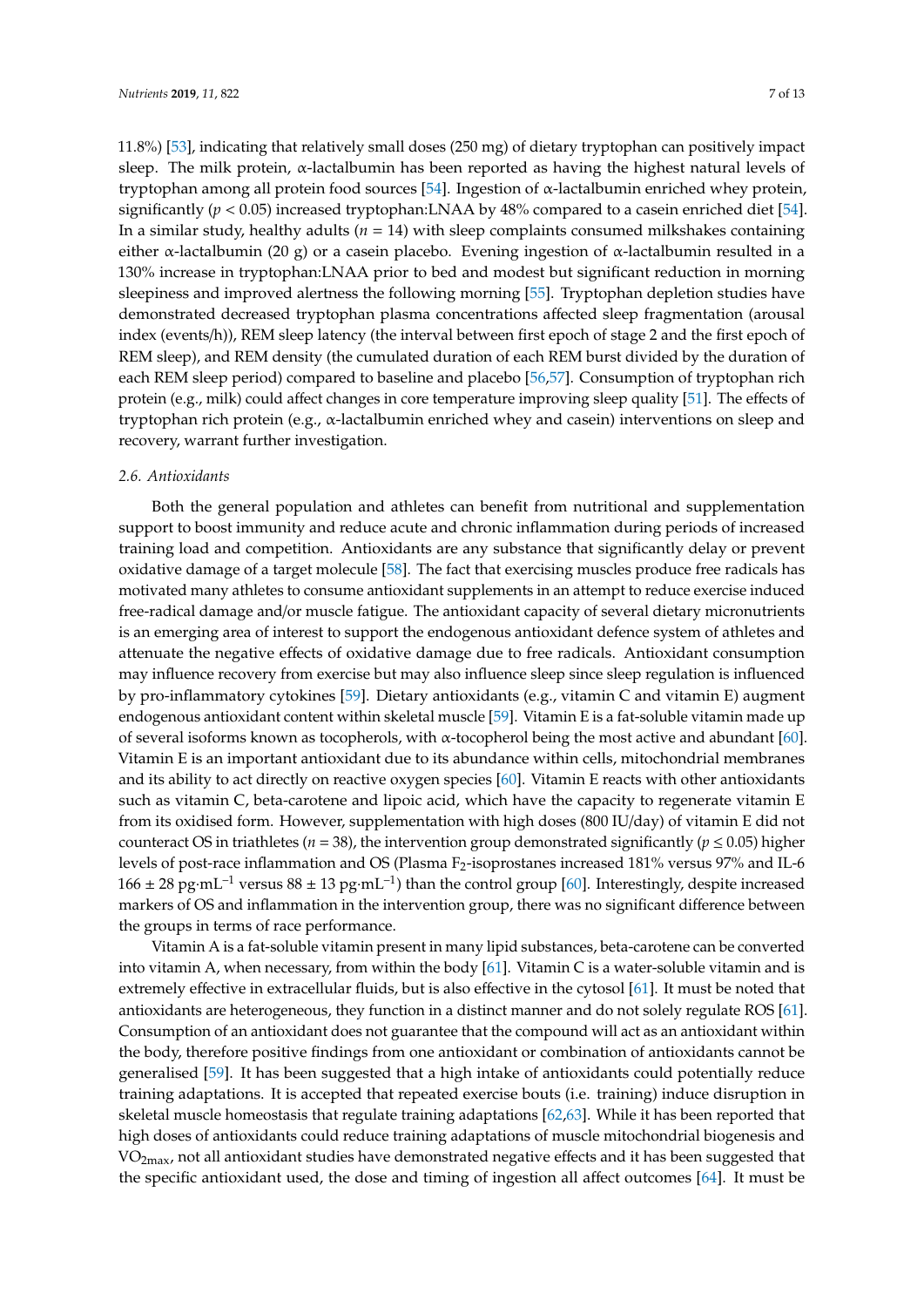noted that the majority of studies have been conducted on healthy adults and there is inconsistency in terms of supplementation protocols, duration and also a wide variety of exercise protocols have been utilised. Antioxidants reduce OS, play a key role in immunity and may improve recovery following exercise [\[58](#page-11-20)[,59\]](#page-11-21). Further research is necessary to investigate the recovery promoting doses of antioxidants within athletic populations [\[38,](#page-11-0)[65\]](#page-12-5). The potential sleep promoting benefits of antioxidant consumption/supplementation should be investigated also.

# 2.6.1. Tart Cherries

Tart cherries contain high concentrations of melatonin and a range of phenolic compounds that have both antioxidant and anti-inflammatory properties [\[66](#page-12-6)[,67\]](#page-12-7). A recent study was conducted to investigate the effect of tart cherry juice  $(2 \times$  servings of 30 mL concentrate) on sleep enhancement, sleep duration and sleep quality [\[50\]](#page-11-12). This was the first investigation to demonstrate that tart cherry juice supplementation increased circulating melatonin levels and improved sleep time and quality in healthy adults. In the intervention group tart cherry juice supplementation resulted in significantly elevated total melatonin content, increased time in bed (+24 min), increased total sleep duration (+34 min) improved sleep efficiency total (82.3%) and a significant reduction in daytime napping (–22%)  $(p < 0.05)$  [\[50\]](#page-11-12). It must be noted that elevated melatonin concentrations may not be only mechanism at work as sleep regulation is also influenced by proinflammatory cytokines [\[3\]](#page-9-2). Tart cherries also contain numerous compounds that have antioxidant and anti-inflammatory properties. A similar study demonstrated that tart cherry juice consumption resulted in significantly reduced insomnia severity index scores (13.2  $\pm$  2.8 versus control 14.9  $\pm$  3.6; *p* < 0.05) and wake after sleep onset time (62.1 ± 37.4 min versus control, 79.1 ± 38.6 mins; *p* < 0.01), in older females with insomnia (*n* = 7) compared to a placebo [\[68\]](#page-12-8).

Indeed, there is evidence that tart cherry juice supplementation post exercise may aid recovery from running a marathon [\[67\]](#page-12-7). The intervention group demonstrated a more rapid return of baseline isometric knee extension strength (pre-race  $432 \pm 114$  vs.  $48h$   $435 \pm 109$ ),  $48h$  post-marathon which was not demonstrated in the control group (pre-race  $384 \pm 112$  vs. 48 h  $349 \pm 96$ ) [\[67\]](#page-12-7), indicating that consumption of tart cherry juice may blunt the secondary muscle damage response (localised inflammation). Post-race levels of inflammation were significantly reduced in the intervention group (IL-6 41.8 pg/mL) compared to the control group (IL-6 82.1 pg/mL) [\[67\]](#page-12-7). Similarly, post-race elevations in CRP and uric acid were significantly reduced in the intervention group  $(p < 0.001)$  [\[67\]](#page-12-7). Total antioxidant capacity was increased in both groups post-race (intervention 124% of baseline and control 112% of baseline,  $p < 0.01$ ) and remained elevated at 24 h in the intervention group (114% of baseline) but not the control group [\[67\]](#page-12-7). During recovery athletes can suffer from delayed onset muscle soreness (DOMS) [\[66\]](#page-12-6), which can reduce sleep quantity and quality. A recent study has demonstrated tart cherry juice supplementation (30 mL, twice per day for seven days) reduced the post-exercise decline in functional performance following intermittent sprint activity (maximal voluntary isometric contractions, 20 m sprint, counter movement jump and 505 agility test), DOMS and inflammatory response (Il-6) [\[66\]](#page-12-6). With regards the reduction in both DOMS and the post-exercise inflammatory response, in practice, the researchers suggested that this might be beneficial during periods of high-volume training (e.g., pre-season) or where athletes are required to produce multiple performances in a short space of time (e.g., double training sessions), when recovery periods are short [\[66\]](#page-12-6). The range of phenolic compounds in cherries which have anti-inflammatory and antioxidant properties may enhance post exercise recovery as well as sleep [\[50\]](#page-11-12). It has been proposed that melatonin may be synthesised in mitochondria, making melatonin and its metabolites available to protect the muscle against oxidative stress. Melatonin also increases the protective effects of glutathione, vitamin C and trolox, through regeneration by electron transfer processes [\[69\]](#page-12-9).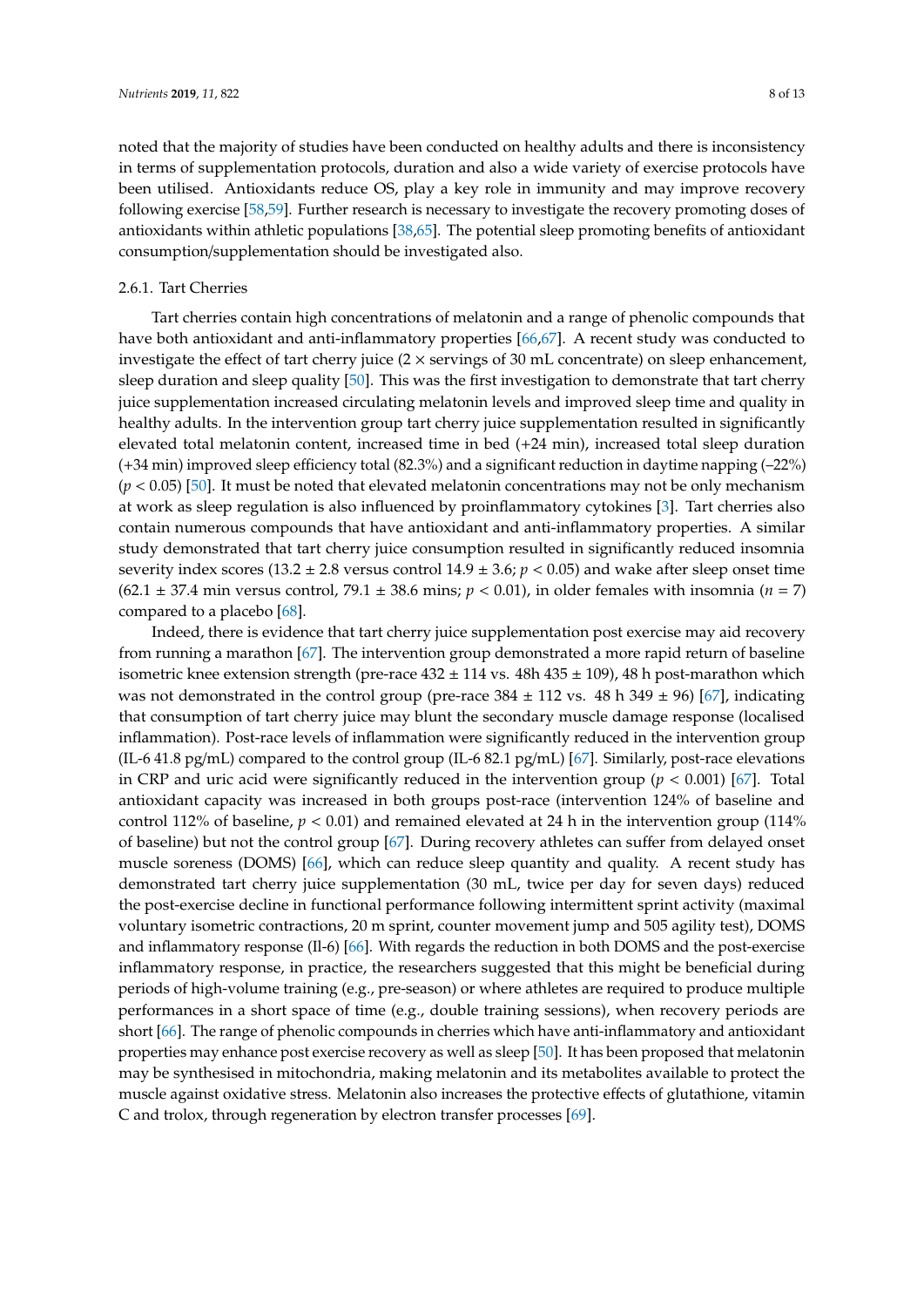# 2.6.2. Kiwifruit

Kiwifruit are nutritionally dense containing a range of nutrients that can benefit sleep, health and recovery including serotonin, vitamin C, vitamin E, vitamin K, folate, anthocyanidins, carotenoids, beta-carotene, lutein, potassium, copper and fibre [\[70\]](#page-12-10). Interest in the antioxidant capacity, enzyme, polyphenolic and phytochemical content of kiwifruit has increased steadily over the last decade [\[70–](#page-12-10)[72\]](#page-12-11). It has been suggested that the various bioactive components in kiwifruit may act synergistically affecting various physiological and metabolic processes (e.g., inhibition of oxidative and inflammatory responses, improved gastrointestinal tract health and bowel function) [\[73\]](#page-12-12). Contemporary research has focused on the health benefits of kiwifruit particularly in relation to antioxidant capacity, digestion, iron nutrition, metabolic health and immune function [\[73\]](#page-12-12).

Regular consumption of kiwifruit has been found to significantly ( $p \le 0.05$ ) increase plasma vitamin C [\[74\]](#page-12-13) vitamin E [\[71\]](#page-12-14) and lutein/zeaxanthin concentrations [\[71,](#page-12-14)[74\]](#page-12-13). A study involving volunteers ( $n = 25$ ) with a self-reported sleep disturbance demonstrated consumption of two kiwifruit one hour before bedtime for four weeks significantly improved actigraphy-measured total sleep duration (+16.9%, baseline  $354.5 \pm 17.1$  min; post-intervention  $395.3 \pm 17.4$  min) and sleep efficiency (+2.4%, baseline 93.9  $\pm$  1.03 min; post-intervention 95.9  $\pm$  0.67 min) ( $p \le 0.005$ ) [\[70\]](#page-12-10). Self-report measures also improved significantly, wake after sleep onset reduced (time awake during sleep period) (–28.9%), sleep onset latency reduced (–35.4%) while sleep efficiency increased (5.4%) ( $p \le 0.002$ ) [\[70\]](#page-12-10). Sleep quality was significantly improved following the four-week kiwifruit intervention however, the lack of a control group must be noted and there was a high level of subject drop out (*n* = 5). The findings may be prone to bias as subjects were recruited based on interest in participation in a dietary intervention study relating to sleep.

Serotonin is the end product of L-tryptophan metabolism and is related to REM [\[70\]](#page-12-10). The serotonin content in kiwifruit may contribute to improved sleep while the rich antioxidant content may supress free radical expression and inflammatory cytokines. Folate deficiency has been linked to insomnia (difficulty initiating or maintaining sleep, extended periods of wakefulness and/or insufficient sleep) and restless leg syndrome (repeated movement of or undesirable sensations in legs leading to sleep disruption) [\[70\]](#page-12-10), the high folate content in kiwifruit may improve folate status and consequently improve sleep [\[70\]](#page-12-10). Although folates are widely consumed in the diet, they are destroyed by cooking or processing, however, kiwifruit are typically consumed in their raw form. Further research is warranted within athletic populations to investigate the potential sleep promoting properties of kiwifruit and the effect of kiwifruit consumption on both sleep quality, sleep quantity and recovery.

# *2.7. B Vitamins and Magnesium*

Vitamin  $B_{12}$  contributes to melatonin secretion, pyridoxine (vitamin  $B_6$ ) is involved in the synthesis of serotonin from tryptophan and niacin (vitamin  $B_3$ ) may elicit a tryptophan sparing effect [\[40\]](#page-11-2). Niacin can be synthesised endogenously from tryptophan via the Kynurenine Pathway, therefore, consuming a sufficient amount of niacin is necessary to inhibit 2,3-dioxygenase activity eliciting a tryptophan sparing effect, increasing its availability for synthesis serotonin and melatonin [\[40\]](#page-11-2). Folate (vitamin  $B_9$ ) and pyridoxine are involved in the conversion of tryptophan into serotonin [\[45\]](#page-11-7). The reduced form of folate (5-methyltetratrahydrofolate) increases tetrahydrobiopterin is a co-enzyme of tryptophan-5-hydroxylase which converts tryptophan into 5-hydroxytryptamine (5-HT) [\[45\]](#page-11-7). Pyridoxine's role in the conversion of tryptophan into serotonin is related to the amino acid decarboxylase which speeds up the conversion rate of 5-HT to serotonin [\[45\]](#page-11-7). Mixed effects have been observed, with different doses of cobalamin (vitamin B12) on sleep-wake rhythms and delayed sleep phase syndrome (a significant delay in circadian rhythm), while no effect was observed for sleep duration [\[41\]](#page-11-3).

Magnesium is also believed to enhance melatonin secretion promoting sleep onset and act as a GABA agonist, the main inhibitory neurotransmitter that acts on the CNS [\[40\]](#page-11-2). Magnesium is important for the production of the enzyme N-acetyltransferase which converts 5-HT into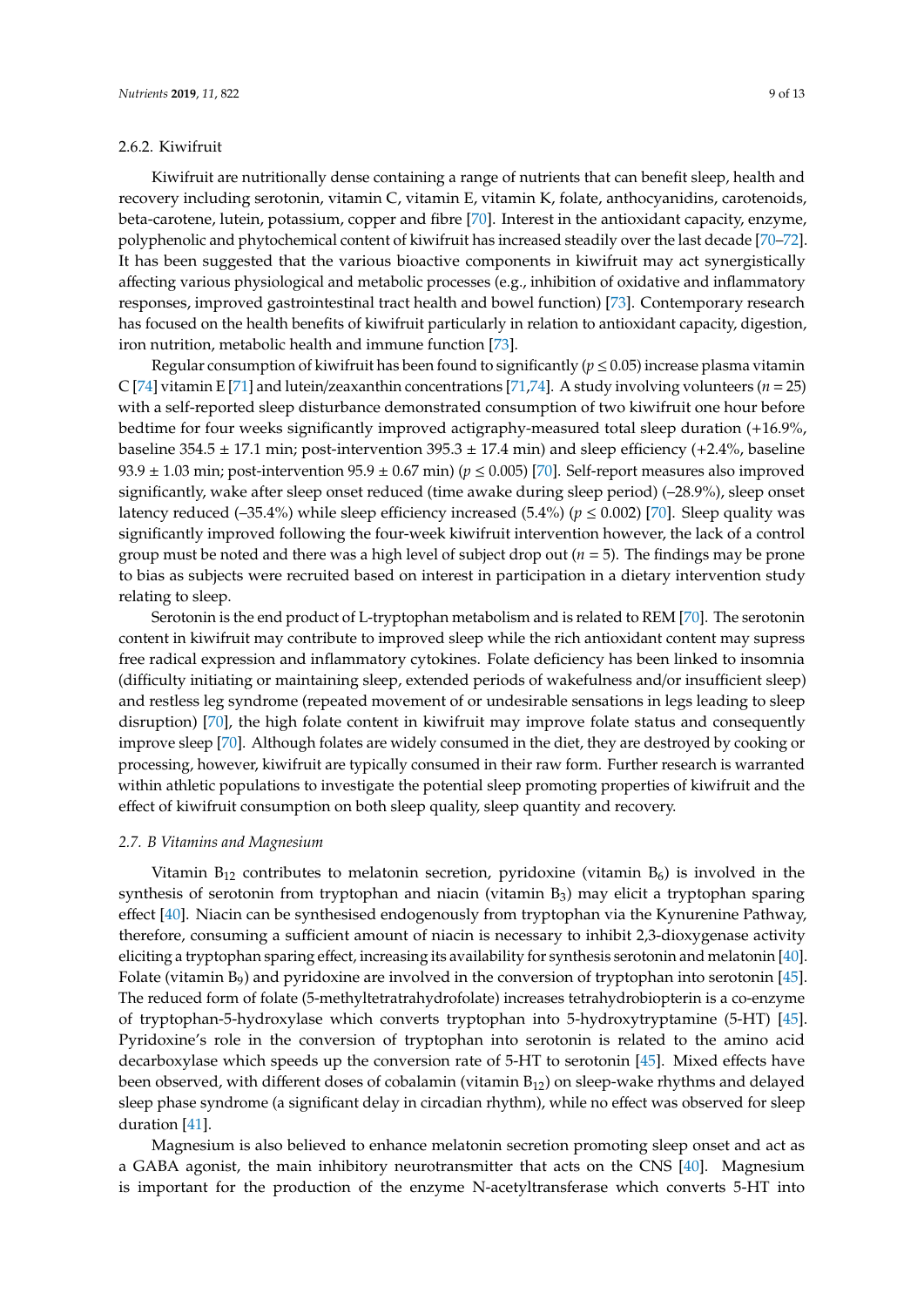N-acetyl-5-hydroxytryptamine, which can then be converted to melatonin [\[44\]](#page-11-6). A placebo controlled double blind study on older adults (*n* = 43), demonstrated a food based supplement containing 5 mg melatonin, 225 mg magnesium and 11.25 mg zinc, significantly (*p* < 0.001) improved subjective sleep quality scores in the intervention group but not the controls (difference between the groups 6.8; 95% CI 5.4–8.3) and total sleep duration (182.18 min; 95% CI 160.02–204.34) assessed via actigraphy [\[75\]](#page-12-15). The effects were attributed to the synergy between magnesium, zinc and melatonin [\[75\]](#page-12-15). It must be noted that supplementing these nutrients will most likely only have an effect in cases of deficiency or insufficiency.

# **3. Conclusions**

Nutrients such as antioxidants, tryptophan rich protein, carbohydrate, melatonin, micronutrients and fruit can affect sleep [\[37](#page-10-22)[,39](#page-11-1)[,40\]](#page-11-2). Sleep can be promoted either by inhibiting wake-promoting mechanisms or by increasing sleep promoting factors through nutritional interventions [\[40\]](#page-11-2). Based on this review of the existing scientific literature, there appears to be considerable scope for further investigation of nutrition interventions designed to enhance sleep quality and quantity or promote general health, sleep health, training adaptations and/or recovery in both general and athletic populations.

**Conflicts of Interest:** The authors declare no conflict of interest.

# **References**

- <span id="page-9-0"></span>1. Halson, S.L. Sleep in elite athletes and nutritional interventions to enhance sleep. *Sports Med.* **2014**, *44*, 13–23. [\[CrossRef\]](http://dx.doi.org/10.1007/s40279-014-0147-0)
- <span id="page-9-1"></span>2. Carskadon, M.A.; Dement, W.C. Monitoring and Staging Human Sleep. In *Principles and Practice of Sleep Medicine*, 5th ed.; Kryger, M.H., Roth, R., Dement, W.C., Eds.; Elsevier: Philadelphia, PA, USA, 2011; pp. 16–26.
- <span id="page-9-2"></span>3. Irwin, M.R.; Opp, M. Sleep health: Reciprocal regulation of sleep and innate immunity. *Neuropsychopharmacology* **2017**, *42*, 129–155. [\[CrossRef\]](http://dx.doi.org/10.1038/npp.2016.148)
- <span id="page-9-3"></span>4. Kryger, M.H.; Roth, T.; Dement, W.C. *Principles and Practice of Sleep Medicine*, 5th ed.; Elsevier: Philadelphia, PA, USA, 2011; pp. 1–15.
- <span id="page-9-4"></span>5. Berry, R.B.; Brooks, R.; Gamaldo, C.E.; Harding, S.M.; Lloyd, R.M.; Marcus, C.L.; Vaughn, B.V. *The AASM Manual for the Scoring of Sleep and Associated Events: Rules, Terminology and Technical Specifications: Version 2.3*; American Academy of Sleep Medicine: Darien, IL, USA, 2017.
- <span id="page-9-5"></span>6. Buysse, D.J. Sleep health: Can we define it? Does it matter? *Sleep* **2014**, *37*, 9–17. [\[CrossRef\]](http://dx.doi.org/10.5665/sleep.3298)
- <span id="page-9-6"></span>7. Saper, C.B.; Scammell, T.E.; Lu, J. Hypothalamic regulation of sleep and circadian rhythms. *Nature* **2005**, *437*, 1257–1263. [\[CrossRef\]](http://dx.doi.org/10.1038/nature04284) [\[PubMed\]](http://www.ncbi.nlm.nih.gov/pubmed/16251950)
- <span id="page-9-7"></span>8. Saper, C.B.; Chou, T.C.; Scammell, T.E. The sleep switch: Hypothalamic control of sleep and wakefulness. *Trends Neurosci.* **2001**, *24*, 726–731. [\[CrossRef\]](http://dx.doi.org/10.1016/S0166-2236(00)02002-6)
- <span id="page-9-8"></span>9. McGinty, D.; Szymusiak, R. Sleep-promoting mechanisms in mammals. In *Principles and Practice of Sleep Medicine*, 4th ed.; Kryger, M.H., Roth, R., Dement, W.C., Eds.; Elsevier: Philadelphia, PA, USA, 2005; pp. 169–184.
- <span id="page-9-9"></span>10. Czeisler, C.A.; Duffy, J.F.; Shanahan, T.L.; Brown, E.N.; Mitchell, J.F.; Rimmer, D.W.; Ronda, J.M.; Silva, E.J.; Allan, J.S.; Emens, J.S.; et al. Stability, precision, and near-24-hour period of the human circadian pacemaker. *Science* **1999**, *284*, 2177–2181. [\[CrossRef\]](http://dx.doi.org/10.1126/science.284.5423.2177) [\[PubMed\]](http://www.ncbi.nlm.nih.gov/pubmed/10381883)
- <span id="page-9-10"></span>11. Rosenthal, L.; Day, R.; Gerhardstein, R.; Meixner, R.; Roth, T.; Guido, P.; Fortier, J. Sleepiness/alertness among healthy evening and morning type individuals. *Sleep Med.* **2001**, *2*, 243–248. [\[CrossRef\]](http://dx.doi.org/10.1016/S1389-9457(00)00047-2)
- <span id="page-9-11"></span>12. Vitale, J.A.; Weydahl, A. Chronotype, Physical Activity, and Sport Performance: A Systematic Review. *Sports Med.* **2017**, *47*, 1859–1868. [\[CrossRef\]](http://dx.doi.org/10.1007/s40279-017-0741-z)
- <span id="page-9-12"></span>13. Borbély, AA. A two-process model of sleep regulation. *Hum. Neurobiol.* **1982**, *1*, 195–204.
- <span id="page-9-13"></span>14. Borbély, A.A.; Daan, S.; Wirz-Justice, A.; Deboer, T. The two-process model of sleep regulation: A reappraisal. *J. Sleep Res.* **2016**, *25*, 131–143. [\[CrossRef\]](http://dx.doi.org/10.1111/jsr.12371)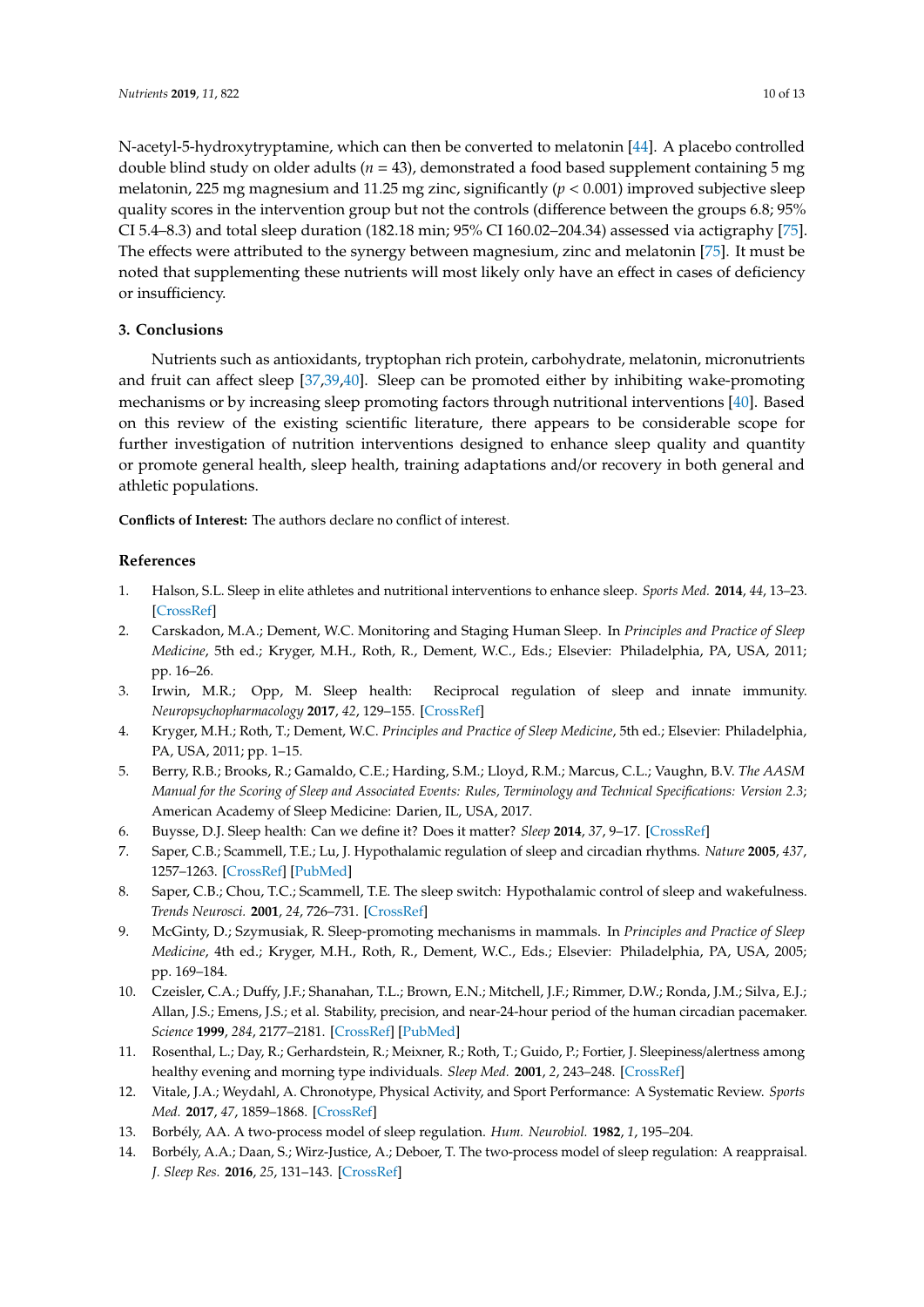- <span id="page-10-0"></span>15. Venter, R.E. Role of sleep in performance and recovery of athletes: A review article. *South Afr. J. Res. Sport Phys. Educ. Recreat.* **2012**, *34*, 167–184.
- <span id="page-10-1"></span>16. Rawashdeh, O.; Hudson, R.L.; Stepien, I.; Dubocovich, M.L. Circadian periods of sensitivity for ramelteon on the onset of running-wheel activity and the peak of suprachiasmatic nucleus neuronal firing rhythms in C3H/HeN mice. *Chronobiol. Int.* **2011**, *28*, 31–38. [\[CrossRef\]](http://dx.doi.org/10.3109/07420528.2010.532894) [\[PubMed\]](http://www.ncbi.nlm.nih.gov/pubmed/21182402)
- <span id="page-10-2"></span>17. Åkerstedt, T.; Folkard, S. The three-process model of alertness and its extension to performance, sleep latency, and sleep length. *Chronobiol. Int.* **1997**, *14*, 115–123. [\[CrossRef\]](http://dx.doi.org/10.3109/07420529709001149) [\[PubMed\]](http://www.ncbi.nlm.nih.gov/pubmed/9095372)
- <span id="page-10-3"></span>18. Irwin, M.R.; Olmstead, R.; Carroll, J.E. Sleep disturbance, sleep duration, and inflammation: A systematic review and meta-analysis of cohort studies and experimental sleep deprivation. *Biol. Psychiatry* **2016**, *80*, 40–52. [\[CrossRef\]](http://dx.doi.org/10.1016/j.biopsych.2015.05.014) [\[PubMed\]](http://www.ncbi.nlm.nih.gov/pubmed/26140821)
- <span id="page-10-4"></span>19. Frank, M.G. The mystery of sleep function: Current perspectives and future directions. *Rev. Neurosci.* **2006**, *17*, 375–392. [\[CrossRef\]](http://dx.doi.org/10.1515/revneuro.2006.17.4.375)
- <span id="page-10-5"></span>20. Irwin, M.R. Why sleep is important for health: A psychoneuroimmunology perspective. *Ann. Rev. Psychol.* **2015**, *66*, 143–172. [\[CrossRef\]](http://dx.doi.org/10.1146/annurev-psych-010213-115205)
- <span id="page-10-6"></span>21. Dimitrov, S.; Besedovsky, L.; Born, J.; Lange, T. Differential acute effects of sleep on spontaneous and stimulated production of tumour necrosis factor in men. *Brain Behav. Immun.* **2015**, *47*, 201–210. [\[CrossRef\]](http://dx.doi.org/10.1016/j.bbi.2014.11.017)
- <span id="page-10-7"></span>22. Vgontzas, A.N.; Fernandez-Mendoza, J.; Liao, D.; Bixler, E.O. Insomnia with objective short sleep duration: The most biologically severe phenotype of the disorder. *Sleep Med. Rev.* **2013**, *17*, 241–254. [\[CrossRef\]](http://dx.doi.org/10.1016/j.smrv.2012.09.005)
- <span id="page-10-8"></span>23. Barzilay, J.I.; Forsberg, C.; Heckbert, S.R.; Cushman, M.; Newman, A.B. The association of markers of inflammation with weight change in older adults: The Cardiovascular Health Study. *Int. J. Obes.* **2006**, *30*, 1362–1367. [\[CrossRef\]](http://dx.doi.org/10.1038/sj.ijo.0803306)
- <span id="page-10-9"></span>24. Irwin, M.R.; Cole, S.W. Reciprocal regulation of the neural and innate immune systems. *Nat. Rev. Immunol.* **2011**, *11*, 625–632. [\[CrossRef\]](http://dx.doi.org/10.1038/nri3042) [\[PubMed\]](http://www.ncbi.nlm.nih.gov/pubmed/21818124)
- <span id="page-10-10"></span>25. Cappuccio, F.P.; D'Elia, L.; Strazzullo, P.; Miller, M.A. Sleep duration and all-cause mortality: A systematic review and meta-analysis of prospective studies. *Sleep* **2010**, *33*, 585–592. [\[CrossRef\]](http://dx.doi.org/10.1093/sleep/33.5.585)
- <span id="page-10-11"></span>26. Golem, D.L.; Martin-Biggers, J.T.; Koenings, M.M.; Davis, K.F.; Byrd-Bredbenner, C. An integrative review of sleep for nutrition professionals. *Adv. Nutr.* **2014**, *5*, 742–759. [\[CrossRef\]](http://dx.doi.org/10.3945/an.114.006809) [\[PubMed\]](http://www.ncbi.nlm.nih.gov/pubmed/25398735)
- <span id="page-10-12"></span>27. Johnston, JD. Physiological links between circadian rhythms, metabolism and nutrition. *Exp. Physiol.* **2014**, *99*, 1133–1137. [\[CrossRef\]](http://dx.doi.org/10.1113/expphysiol.2014.078295)
- <span id="page-10-13"></span>28. Samuels, C.; James, L.; Lawson, D.; Meeuwisse, W. The Athlete Sleep Screening Questionnaire: A new tool for assessing and managing sleep in elite athletes. *Br. J. Sports Med.* **2016**, *50*, 418–422. [\[CrossRef\]](http://dx.doi.org/10.1136/bjsports-2014-094332)
- <span id="page-10-14"></span>29. Hausswirth, C.; Louis, J.; Aubry, A.; Bonnet, G.; Duffield, R.; Le Meur, Y. Evidence of disturbed sleep and increased illness in overreached endurance athletes. *Med. Sci. Sports Exerc.* **2014**, *46*, 1036–1045. [\[CrossRef\]](http://dx.doi.org/10.1249/MSS.0000000000000177)
- <span id="page-10-15"></span>30. Hynynen, E.S.A.; Uusitalo, A.; Konttinen, N.; Rusko, H. Heart rate variability during night sleep and after awakening in overtrained athletes. *Med. Sci. Sports Exerc.* **2006**, *38*, 313–317. [\[CrossRef\]](http://dx.doi.org/10.1249/01.mss.0000184631.27641.b5)
- <span id="page-10-16"></span>31. Dattilo, M.; Antunes, H.K.M.; Medeiros, A.; Neto, M.M.; Souza, H.S.D.; Tufik, S.; De Mello, M.T. Sleep and muscle recovery: Endocrinological and molecular basis for a new and promising hypothesis. *Med. Hypotheses* **2011**, *77*, 220–222. [\[CrossRef\]](http://dx.doi.org/10.1016/j.mehy.2011.04.017)
- <span id="page-10-17"></span>32. Tuomilehto, H.; Vuorinen, V.P.; Penttilä, E.; Kivimäki, M.; Vuorenmaa, M.; Venojärvi, M.; Airaksinen, O.; Pihlajamäki, J. Sleep of professional athletes: Underexploited potential to improve health and performance. *J. Sports Sci.* **2017**, *35*, 704–710. [\[CrossRef\]](http://dx.doi.org/10.1080/02640414.2016.1184300)
- <span id="page-10-18"></span>33. Erlacher, D.; Ehrlenspiel, F.; Adegbesan, O.A.; El-Din, H.G. Sleep habits in German athletes before important competitions or games. *J. Sports Sci.* **2011**, *29*, 859–866. [\[CrossRef\]](http://dx.doi.org/10.1080/02640414.2011.565782) [\[PubMed\]](http://www.ncbi.nlm.nih.gov/pubmed/21506041)
- <span id="page-10-19"></span>34. Milewski, M.D.; Skaggs, D.L.; Bishop, G.A.; Pace, J.L.; Ibrahim, D.A.; Wren, T.A.; Barzdukas, A. Chronic lack of sleep is associated with increased sports injuries in adolescent athletes. *J. Paediatr. Orthop.* **2014**, *34*, 129–133. [\[CrossRef\]](http://dx.doi.org/10.1097/BPO.0000000000000151) [\[PubMed\]](http://www.ncbi.nlm.nih.gov/pubmed/25028798)
- <span id="page-10-20"></span>35. Frohm, A.; Kottorp, A.; Fridén, C.; Heijne, A.; Von Rosen, P. Too little sleep and an unhealthy diet could increase the risk of sustaining a new injury in adolescent elite athletes. *Scan. J. Med. Sci. Sports* **2016**, *27*, 1364–1371.
- <span id="page-10-21"></span>36. Thomas, D.T.; Erdman, K.A.; Burke, L.M. American College of Sports Medicine Joint Position Statement. Nutrition and Athletic Performance. *Med. Sci. Sports Exerc.* **2016**, *48*, 543–568.
- <span id="page-10-22"></span>37. Jeukendrup, A.E. Periodized Nutrition for Athletes. *Sports Med.* **2017**, *47*, 1–13. [\[CrossRef\]](http://dx.doi.org/10.1007/s40279-017-0694-2) [\[PubMed\]](http://www.ncbi.nlm.nih.gov/pubmed/28332115)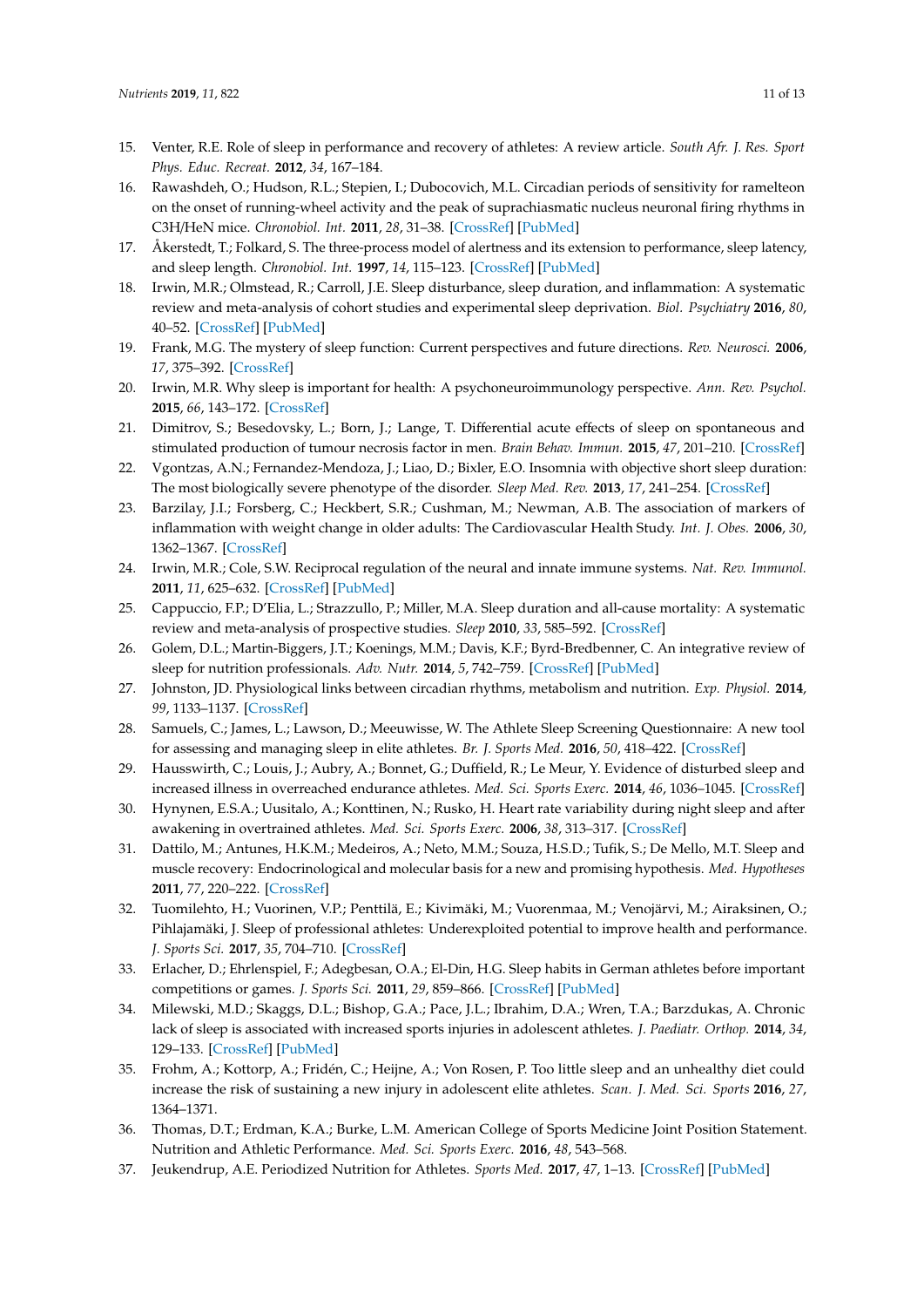- <span id="page-11-0"></span>38. Close, G.L.; Hamilton, D.L.; Philp, A.; Burke, L.M.; Morton, J.P. New strategies in sport nutrition to increase exercise performance. *Free Radic. Biol. Med.* **2016**, *98*, 144–158. [\[CrossRef\]](http://dx.doi.org/10.1016/j.freeradbiomed.2016.01.016)
- <span id="page-11-1"></span>39. Tahara, Y.; Shibata, S. Chrono-biology, Chrono-pharmacology and Chrono-nutrition. *J. Pharmacol. Sci.* **2014**, *124*, 320–335. [\[CrossRef\]](http://dx.doi.org/10.1254/jphs.13R06CR) [\[PubMed\]](http://www.ncbi.nlm.nih.gov/pubmed/24572815)
- <span id="page-11-2"></span>40. Peukhuri, K.; Sihvola, N.; Korpela, R. Diet promotes sleep duration and quality. *Nutr. Res.* **2012**, *32*, 309–319. [\[CrossRef\]](http://dx.doi.org/10.1016/j.nutres.2012.03.009) [\[PubMed\]](http://www.ncbi.nlm.nih.gov/pubmed/22652369)
- <span id="page-11-3"></span>41. Roehrs, T.; Roth, T. Sleep, sleepiness, and alcohol use. *Alcohol. Res. Health* **2001**, *25*, 101–109. [\[PubMed\]](http://www.ncbi.nlm.nih.gov/pubmed/11584549)
- <span id="page-11-4"></span>42. Hirshkowitz, M.; Whiton, K.; Albert, S.M.; Alessi, C.; Bruni, O.; DonCarlos, L.; Hazen, N.; Herman, J.; Katz, E.S.; Kheirandish-Gozal, L.; et al. National Sleep Foundation's sleep time duration recommendations: Methodology and results summary. *Sleep Health* **2015**, *1*, 40–43. [\[CrossRef\]](http://dx.doi.org/10.1016/j.sleh.2014.12.010) [\[PubMed\]](http://www.ncbi.nlm.nih.gov/pubmed/29073412)
- <span id="page-11-5"></span>43. Silber, B.Y.; Schmitt, J.A.J. Effects of tryptophan loading on human cognition, mood, and sleep. *Neurosci. Biobehav. Rev.* **2010**, *34*, 387–407. [\[CrossRef\]](http://dx.doi.org/10.1016/j.neubiorev.2009.08.005) [\[PubMed\]](http://www.ncbi.nlm.nih.gov/pubmed/19715722)
- <span id="page-11-6"></span>44. Afaghi, A.; O'connor, H.; Chow, C.M. High-glycemic-index carbohydrate meals shorten sleep onset. *Am. J. Clin. Nutr.* **2007**, *85*, 426–430. [\[CrossRef\]](http://dx.doi.org/10.1093/ajcn/85.2.426) [\[PubMed\]](http://www.ncbi.nlm.nih.gov/pubmed/17284739)
- <span id="page-11-7"></span>45. Ordóñez, F.M.; Oliver, A.J.S.; Bastos, P.C.; Guillén, L.S.; Domínguez, R. Sleep improvement in athletes: Use of nutritional supplements. *Am. J. Sports Med.* **2017**, *34*, 93–99.
- <span id="page-11-8"></span>46. Grandner, M.A.; Jackson, N.; Gerstner, J.R.; Knutson, K.L. Sleep symptoms associated with intake of specific dietary nutrients. *J. Sleep Res.* **2014**, *23*, 22–34. [\[CrossRef\]](http://dx.doi.org/10.1111/jsr.12084)
- <span id="page-11-9"></span>47. Porter, JM.; Horne, JA. Bed-time food supplements and sleep: Effects of different carbohydrate levels. *Electroencephalogr. Clin. Neurophysiol.* **1981**, *51*, 426–433. [\[CrossRef\]](http://dx.doi.org/10.1016/0013-4694(81)90106-1)
- <span id="page-11-10"></span>48. Ramis, M.; Esteban, S.; Miralles, A.; Tan, D.-X.; Reiter, R. Protective effects of melatonin and mitochondria-targeted antioxidants against oxidative stress: A review. *Curr. Med. Chem.* **2015**, *22*, 2690–2711. [\[CrossRef\]](http://dx.doi.org/10.2174/0929867322666150619104143) [\[PubMed\]](http://www.ncbi.nlm.nih.gov/pubmed/26087763)
- <span id="page-11-11"></span>49. Bonnefont-Rousselot, D.; Collin, F. Melatonin: Action as antioxidant and potential applications in human disease and aging. *Toxicology* **2010**, *278*, 55–67. [\[CrossRef\]](http://dx.doi.org/10.1016/j.tox.2010.04.008) [\[PubMed\]](http://www.ncbi.nlm.nih.gov/pubmed/20417677)
- <span id="page-11-12"></span>50. Howatson, G.; Bell, P.G.; Tallent, J.; Middleton, B.; McHugh, M.P.; Ellis, J. Effect of tart cherry juice (Prunus Cerasus) on melatonin levels and enhanced sleep quality. *Eur. J. Nutr.* **2012**, *51*, 909–916. [\[CrossRef\]](http://dx.doi.org/10.1007/s00394-011-0263-7)
- <span id="page-11-13"></span>51. Milagres, M.P.; Minim, V.P.; Minim, L.A.; Simiqueli, A.A.; Moraes, L.E.; Martino, H.S. Night milking adds value to cow's milk. *J. Sci. Food Agric.* **2014**, *94*, 1688–1692. [\[CrossRef\]](http://dx.doi.org/10.1002/jsfa.6480) [\[PubMed\]](http://www.ncbi.nlm.nih.gov/pubmed/24243550)
- <span id="page-11-14"></span>52. Pires, M.L.N.; Benedito-Silva, A.A.; Pinto, L. Acute effects of low doses of melatonin on the sleep of young healthy subjects. *J. Pineal Res.* **2001**, *31*, 326–332. [\[CrossRef\]](http://dx.doi.org/10.1034/j.1600-079X.2001.310407.x) [\[PubMed\]](http://www.ncbi.nlm.nih.gov/pubmed/11703562)
- <span id="page-11-15"></span>53. Hudson, C.; Hudson, S.P.; Hecht, T.; MacKenzie, J. Protein source tryptophan versus pharmaceutical grade tryptophan as an efficacious treatment for chronic insomnia. *Nutr. Neurosci.* **2005**, *2*, 121–127. [\[CrossRef\]](http://dx.doi.org/10.1080/10284150500069561) [\[PubMed\]](http://www.ncbi.nlm.nih.gov/pubmed/16053244)
- <span id="page-11-16"></span>54. Markus, C.R.; Olivier, B.; Panhuysen, G.E.; Van der Gugten, J.; Alles, M.S.; Tuiten, A.; Westenberg, H.G.; Fekkes, D.; Koppeschaar, H.F.; de Haan, E.E. The bovine protein  $\alpha$ -lactalbumin increases the plasma ratio of tryptophan to the other large neutral amino acids, and in vulnerable subjects raises brain serotonin activity, reduces cortisol concentration, and improves mood under stress. *Am. J. Clin. Nutr.* **2000**, *71*, 1536–1544. [\[CrossRef\]](http://dx.doi.org/10.1093/ajcn/71.6.1536)
- <span id="page-11-17"></span>55. Markus, C.R.; Jonkman, L.M.; Lammers, J.H.; Deutz, N.E.; Messer, M.H.; Rigtering, N. Evening intake of α-lactalbumin increases plasma tryptophan availability and improves morning alertness and brain measures of attention. *Am. J. Clin. Nutr.* **2005**, *81*, 1026–1033. [\[CrossRef\]](http://dx.doi.org/10.1093/ajcn/81.5.1026)
- <span id="page-11-18"></span>56. Arnulf, I.; Quintin, P.; Alvarez, J.C.; Vigil, L.; Touitou, Y.; Lèbre, A.S.; Bellenger, A.; Varoquaux, O.; Derenne, J.P.; Allilaire, J.F.; et al. Mid-morning tryptophan depletion delays REM sleep onset in healthy subjects. *Neuropsychopharmacology* **2002**, *27*, 843–851. [\[CrossRef\]](http://dx.doi.org/10.1016/S0893-133X(02)00358-5)
- <span id="page-11-19"></span>57. Bhatti, T.; Gillin, J.C.; Seifritz, E.; Moore, P.; Clark, C.; Golshan, S.; Stahl, S.; Rapaport, M.; Kelsoe, J. Effects of a tryptophan-free amino acid drink challenge on normal human sleep electroencephalogram and mood. *Biol. Psychiatry* **1998**, *43*, 52–59. [\[CrossRef\]](http://dx.doi.org/10.1016/S0006-3223(97)80252-1)
- <span id="page-11-20"></span>58. Halliwell, B.; Gutteridge, J.M. *Free Radicals in Biology and Medicine*; Oxford University Press: Oxford, UK, 2015.
- <span id="page-11-21"></span>59. Nieman, D.C.; Mitmesser, S.H. Potential Impact of Nutrition on Immune System Recovery from Heavy Exertion: A Metabolomics Perspective. *Nutrients* **2017**, *9*, 513. [\[CrossRef\]](http://dx.doi.org/10.3390/nu9050513) [\[PubMed\]](http://www.ncbi.nlm.nih.gov/pubmed/28524103)